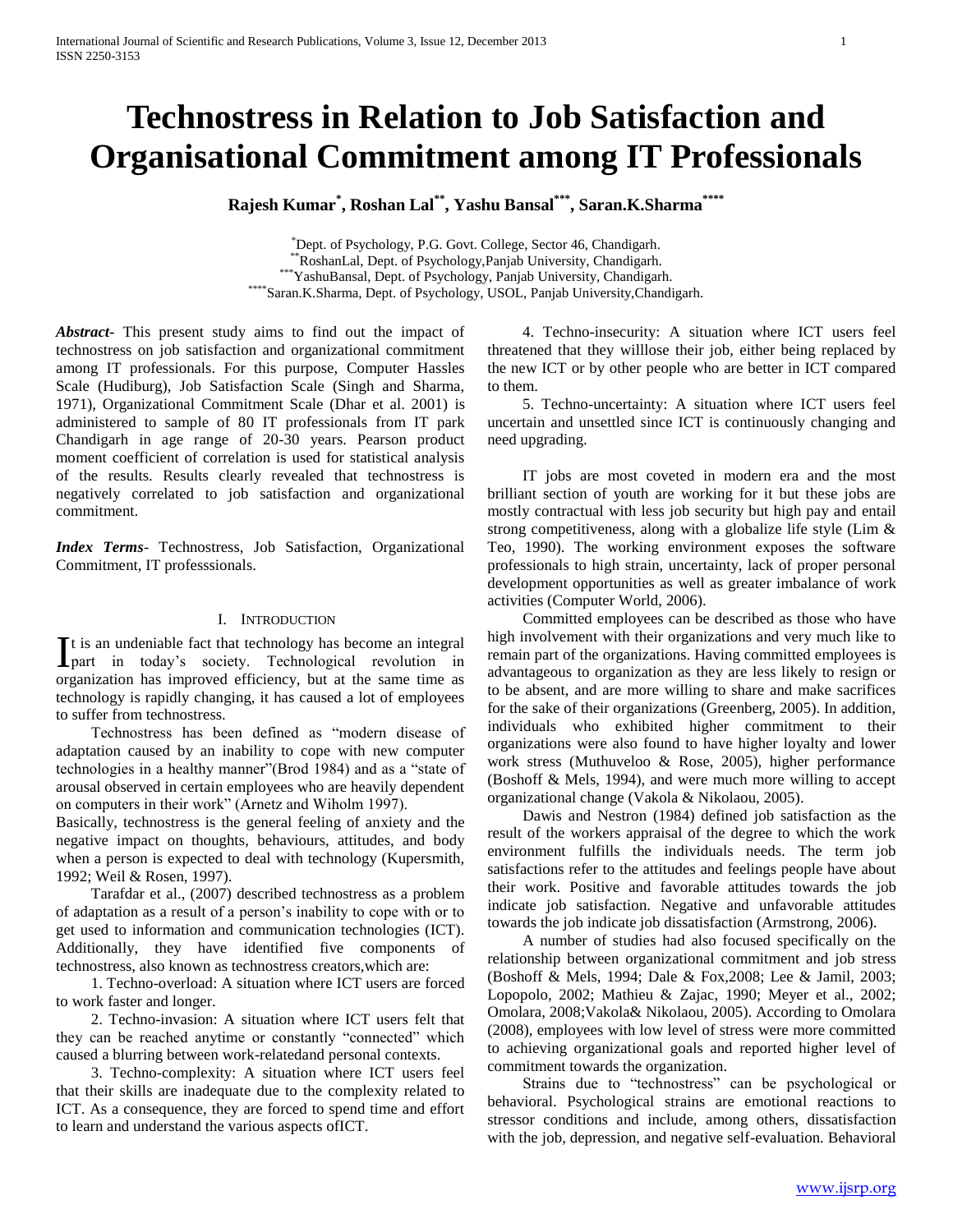strains include reduced productivity, increased turnover and absenteeism, and poor task performance (Tarafdar et al., 2010).

## II. OBJECTIVES

 The purpose of this study was to study technostress in relation to job satisfaction and organizational commitment.

# **HYPOTHESES**

 Based on the objective of present study, following hypotheses have been formulated:

- Technostress was expected to be negatively correlated with job satisfaction.
- Technostress was expected to be negatively correlated with organizational commitment.
- **Method**

## **Sample**: A random sample comprised of 80 IT professionals in the age range was 20- 30 years. Sample was collected from IT park Chandigarh.

# **Tests and Tools:**

- **Computer Hassles Scale (Hudiburg, 1992)**
- **Job Satisfaction Scale (Singh and Sharma, 1971 )**
- **Organisational Commitment Scale (Dhar et al. 2001)**

## III. RESULTS AND DISCUSSION

 As per the requirement of the hypotheses, the raw data was processed and means, SDs and inter-correlation was calculated and shown in table 1 and table 2 respectively:

|                                  | Mean | ΙSD   |  |
|----------------------------------|------|-------|--|
| Technostress                     | 55.5 | 9.13  |  |
| <b>Job Satisfaction</b>          | 63.8 | 13.09 |  |
| <b>Organizational Commitment</b> | 26.2 | 3.81  |  |

#### **Table 1: Mean and SD for the sample (n=80)**

**Table 2: Inter-correlations matrix for the sample (n=80):**

| Variables            | ∠        |          |
|----------------------|----------|----------|
| Technostress (1)     | $-.276*$ | $-.267*$ |
| Job Satisfaction (2) |          | $-.269*$ |
| Organisational       |          |          |
| Commitment (3)       |          |          |

\*value of correlation significant at 0.05 level = .250 \*\*value of correlation significant at 0.01 level= .325

 A perusal of the correlation matrix for the sample indicated that technostress was founded to be negatively related with job satisfaction ( $r=-1276$ ), organizational commitment ( $r=-1269$ ).

Results revealed that all hypotheses were upheld.

 Technostress is linked to reduced job satisfaction. Professionals who experience and attempt to cope with technostress creators are likely to have negative appraisals of their jobs.(Ragu-Nathan, Tarafdar, Ragu-Nathan, & Tu, 2008).

 As far as technostress is concerned, recent study was found to investigate the influence of technostress on organizational commitment. In this study which was conducted among the end users of Information and Communication Technologies (ICT), the existence of technostress creators were found to lead to a decline in job satisfaction, which in turn led to a decrease in organizational and continuance commitment while technostress inhibitors led to the opposite trend (Ragu-Nathan, Tarafdar, Ragu-Nathan, &Tu, 2008).

 Weil and Rosen (1997), Brod (1984) reported that there is practitioner evidence that technostress results in perceived work overload, demoralized and frustrated users, information fatigue, loss of motivation, and dissatisfaction at work.

 Corbett et al. (1989) found work changes resulting from the use of computer-based manufacturing technologies to be associated with decreased job satisfaction.

 These authors stated that users experience "technostress" due to information overload, IS invasion of personal life, inability to deal with uncertainty and complexity of IS, and a sense of insecurity due to rapid advances in IS ."technostress" may significantly reduce job satisfaction, commitment, innovation, and productivity (Tarafdar,Tu, Ragu-Nathan, and Ragu-Nathan, 2011).

 A consequence of technostress is job dissatisfaction, which promotes low productivity and high employee turnover in organizations (Alleyne & Demonte, 2012)